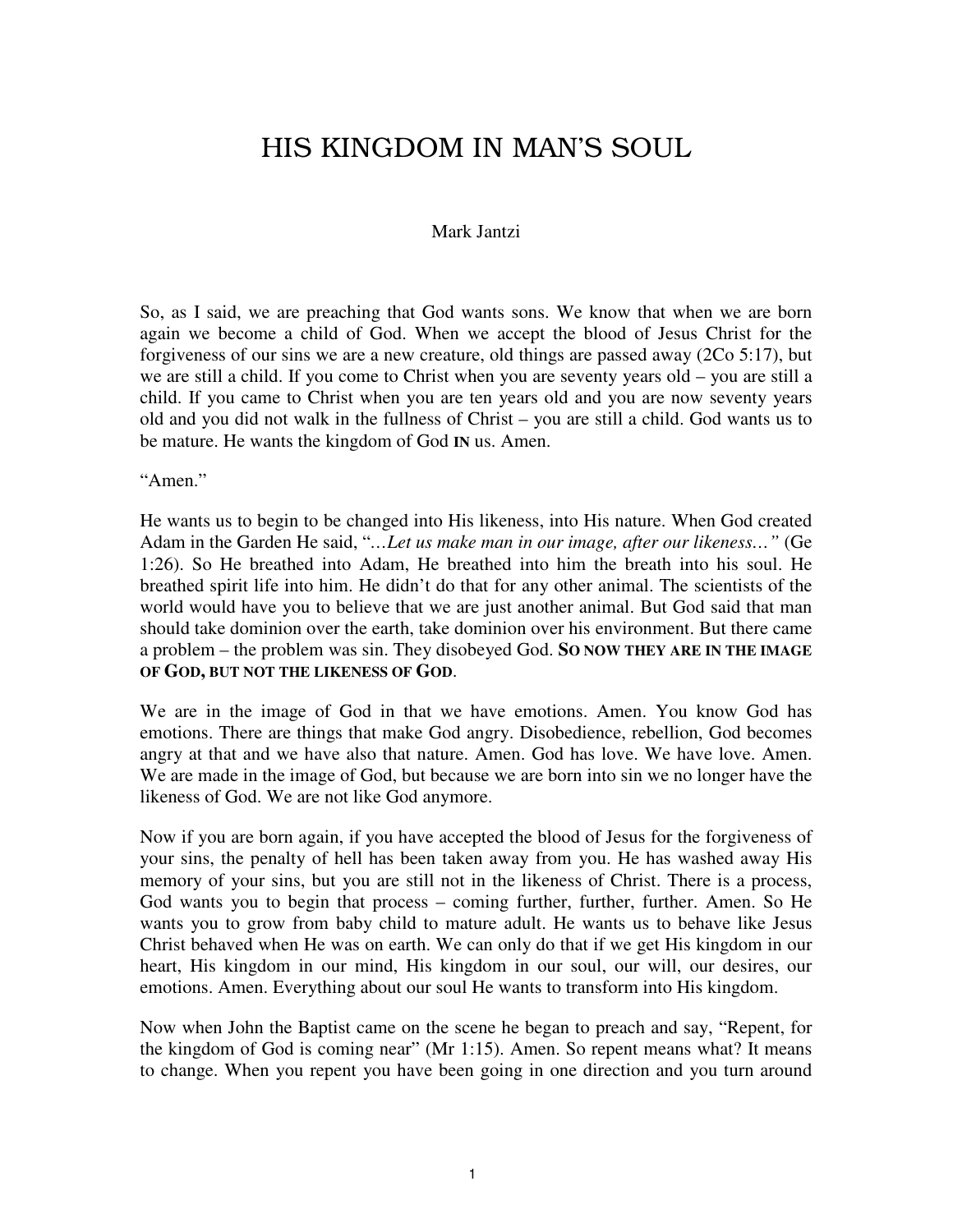and you stop and now you go in another direction. Hallelujah. Repent is not just confess and say "I am sorry, I am a sinner". Confessing is a good start.

You see in the organized Catholic Church where they have priests and this type of thing. They have the people come in and confess their sins. Amen. But it does not change the sin nature of man. Well first of all the man (the priest) cannot forgive you, only prayers to Jesus Christ can forgive you. We don't go through Mary. Amen. The Word of God says that we have an advocate that we can go to Jesus Christ directly (1Jo 2:1). But just confessing the sin, the man is back again the next week because he has sinned again and he is back again the next week and he is back again and he keeps sinning because it does not bring him the blood of Jesus. It does not bring the life of the kingdom of God in his soul.

So God wants to save our souls. Do you know what I mean by our souls? If you were listening you caught what I said that there are four parts of our soul. It is my will, some of



us have a very stubborn will. Amen. Do you know what I mean? I see some women that are very stubborn (not here, I don't know you). But I think to myself, they are young.

I am thinking, "The poor young man that marries that woman. She is very stubborn."

God wants to change our will. Do you know that Jesus had to give His will to the Father? Do you know that? What did He say in the Garden of Gethsemane? He said:

*"…Father…let this cup pass from me: nevertheless not as I will* (my will)*, but as thou wilt* (Father's will)*"* (Ref: Mt 26:39; Mr 14:36; Lu 22:42; Jo 5:30;).

Do you know what I mean? Amen. We have our will. We have out mind. Some people have a very strong mind.

"Well I have my opinions."

"This is the way I believe that."

We were preaching the message of the kingdom many years ago. We had some women that came from a certain Pentecostal Church. They sat and they listened to the message for seven years from me. Every time, every Sunday when I finished preaching they would come up here. They would put their hands on their hips and they would say:

"Brother Mark, we were always taught thus and thus and we believe thus and thus."

I said, "Sister, I am just telling you what the Word of God says."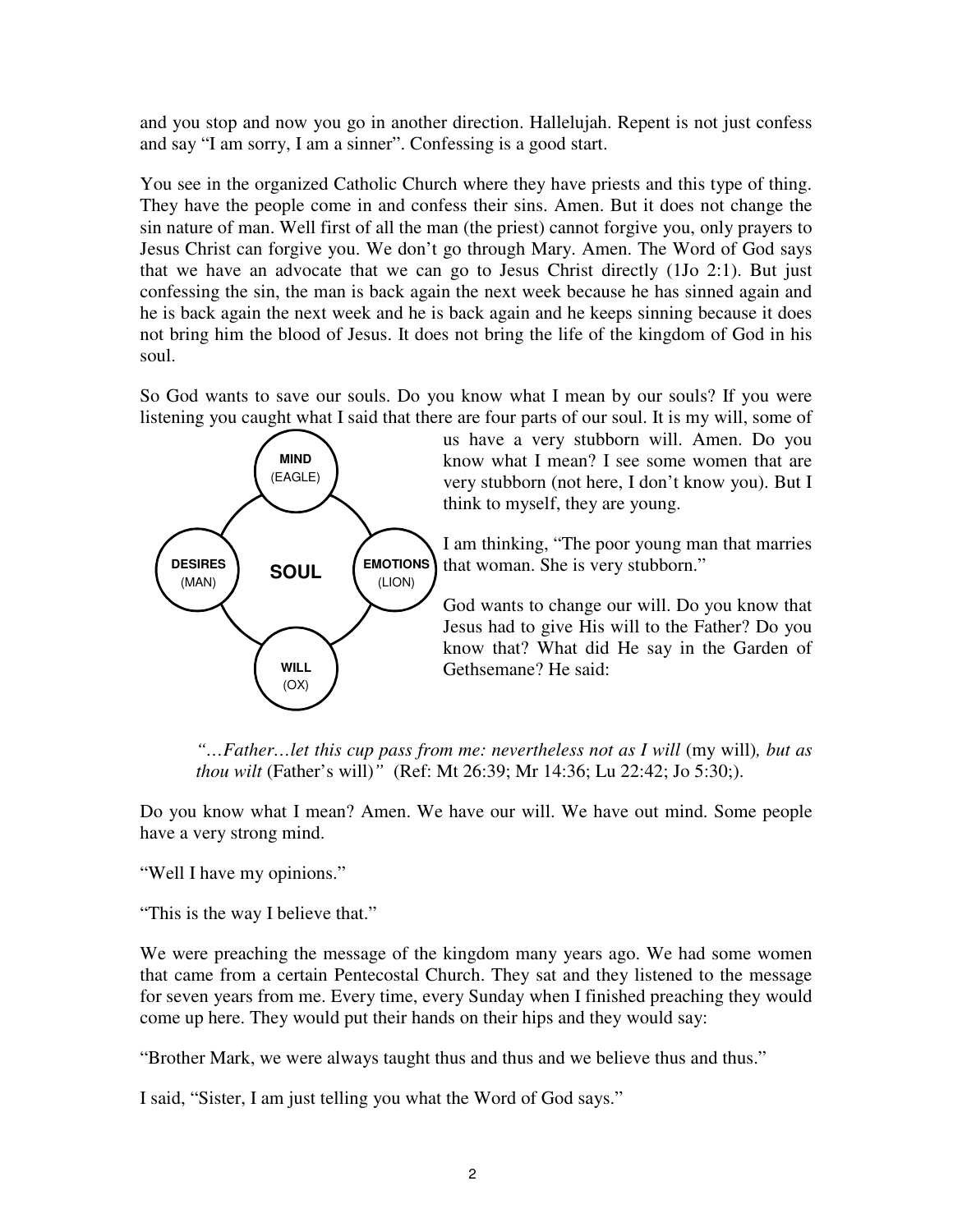But she was telling me what their religious belief was. It wasn't in the Word of God. You see, I am only preaching the Word of God. I am not preaching for your religious traditions. Amen. So brethren, it would be good that you set your mind to obey and to understand the Word of God. Amen. Hallelujah. Yes, your mind has to be change. Some people have got such a strong mind that nothing can change it. Let me tell you, unless you are willing to submit your mind to what the Word of God says, you cannot be among the sons of God. Hallelujah.

Desires, man desires everything. Everything that he sees he desires and there are many things to see, many things to desire. Amen. I want to read you a verse here a little bit later that if the kingdom of God message has quickened in your heart you will desire nothing else except the kingdom of God and you will give everything you have for it.

Let me ask you a question. I see you sitting here in church today. How many Bibles do you have? Let me see your Bibles. 1, 2, 3, 4, 5, 6, 7, 8, okay, I see a few. Do they sell Bibles here in Addis? Do you have a Bible at home that you didn't bring? How do you know if I am telling you the truth? When I read from the Bible are you sure that I didn't change it? Listen, there are men who are changing words in the Bible. You need to know what God said. You need to believe that this (Bible) is what God said. Do you believe that? Do you believe that this is what God said?

I talked to a man one time, I talked to him about his sin. The man was practicing sin. I don't mean he just sinned one time, I mean he was continuing to sin all every day. I gave him the verse in the Word of God that says that is a sin.

I said, "God said that this is an abomination."

The man had been to college. He had been to a Christian college. He had been to seminary training to be a pastor and now he says he chooses to walk in this sin.

I said, "My friend, what are you going to do with the Word of God that says that you are living in sin?" I said, "How did your Bible School deal with these things?"

He said, "Well, the Bible School teachers told us these are the opinions that the Jews had about God a long time ago. This was Jewish culture."

So when you can say something like that you are saying that this (Bible) is not the Word of God, this is just some old beliefs and some old culture and some old ideas about God. So if you say that you are then saying that "I will write my own Bible" and that is what men are doing today. Amen. Listen, adultery is still adultery in God's eyes today. Fornication is still fornication today in God's eyes and it is still sin. But in our heart, having an unclean mind, having unclean thoughts, it is still sin in God's eyes and it has to be dealt with in the soul.

How many of you are praying:

"God, give me a clean mind."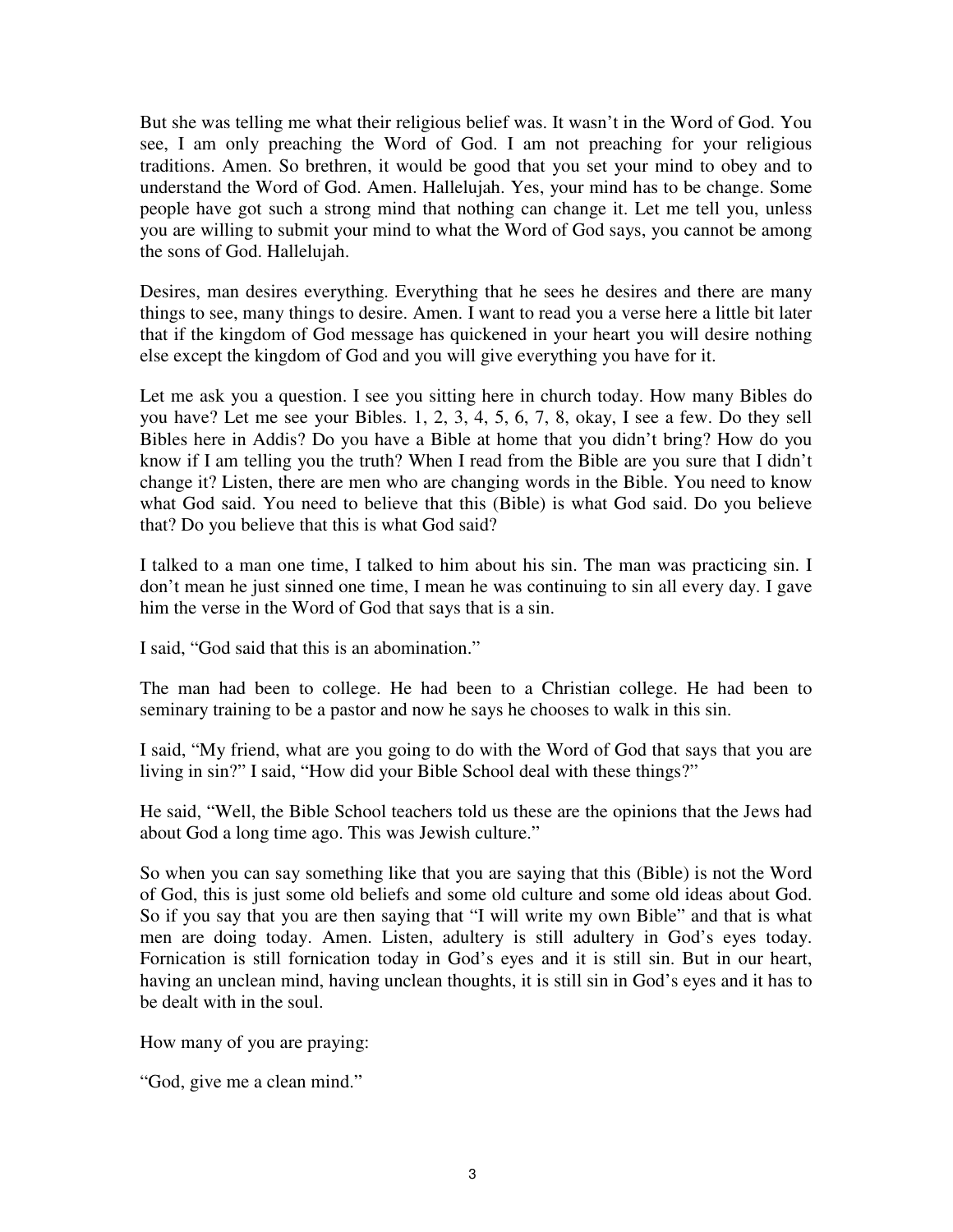"Give me clean thoughts."

"Take away my thoughts that are not according to the kingdom of God."

Are you praying that prayer? Are you asking God to clean up your soul, to clean up my mind? Do you know what? The devil comes against you even in your sleep, even when you dream, if you dream unclean dreams you can come against them even in your sleep.

I remember very well, when I was a young man I heard this word. I remember one time in a dream, the devil came and he brought an unclean thing in my dream and in my dream I rose up and I said, "Satan, I rebuke you in the name of Jesus and I am sending this spirit to the abyss." In my dream I did that and it was gone.

Let me tell you something. If you are troubled in your dreams and you start taking authority over those spirits and sending them to the abyss, you are going to get a reputation in hell. Devils are going to send the word out to other devils, "Stay away from that woman, she will send you to the abyss." Amen. You know demons don't want to go to the abyss. They begged Jesus, "*…art thou come hither to torment us before the time?"*  (Mt 8:29). "Please send us into the pigs" and they probably killed all the pigs. Amen. No, unclean spirits don't want to live in pigs, they want to live in men. But you have the power to drive them out of your soul. You have the power to shut the door, shut the windows of your soul.

I said that your desires are going to be changed by the kingdom of God. Let me read you a verse in Matthew Chapter 13, verse 44. It is a parable. Now this is a parable that is only one verse, a very short parable, very powerful. You know brethren, Matthew 13 is all parables about the kingdom of God. Do you know what Jesus' parables are? Do you know why there are parables about the kingdom of God? Because they bring you up higher into the spiritual level.

You see, many, many people heard Jesus tell these parables. They heard Him talk about a man that goes out and sows seed in the ground. The bird eats some of the seed. Some of it falls on stony ground. Amen. Some of it the sun comes out and it is scorched, you know. But some of it grows and they went home and said, "Oh that was nice. He talked about sowing seed." But you see, the disciples, the ones that were training to become sons of God, there was something in them. I think this was why Jesus chose them. You know, He is walking one day, He comes into the village and here is this Matthew. Here is this Matthew the tax collector.

Jesus said, "Matthew, come and follow me" (Mt 9:9).

You know He looked into the man's heart. Jesus said in Himself, "Here is a man that is tired of his old way of life. He is not happy. He is tired. He is a Publican. That man, he is cheating people. He tells them they owe a hundred dollars tax and they only owe eighty, but he puts the twenty in his pocket and they never know the difference. Maybe he writes a little receipt, but the man was tired of his way of life. **THIS MAN WILL MAKE A SON OF GOD**."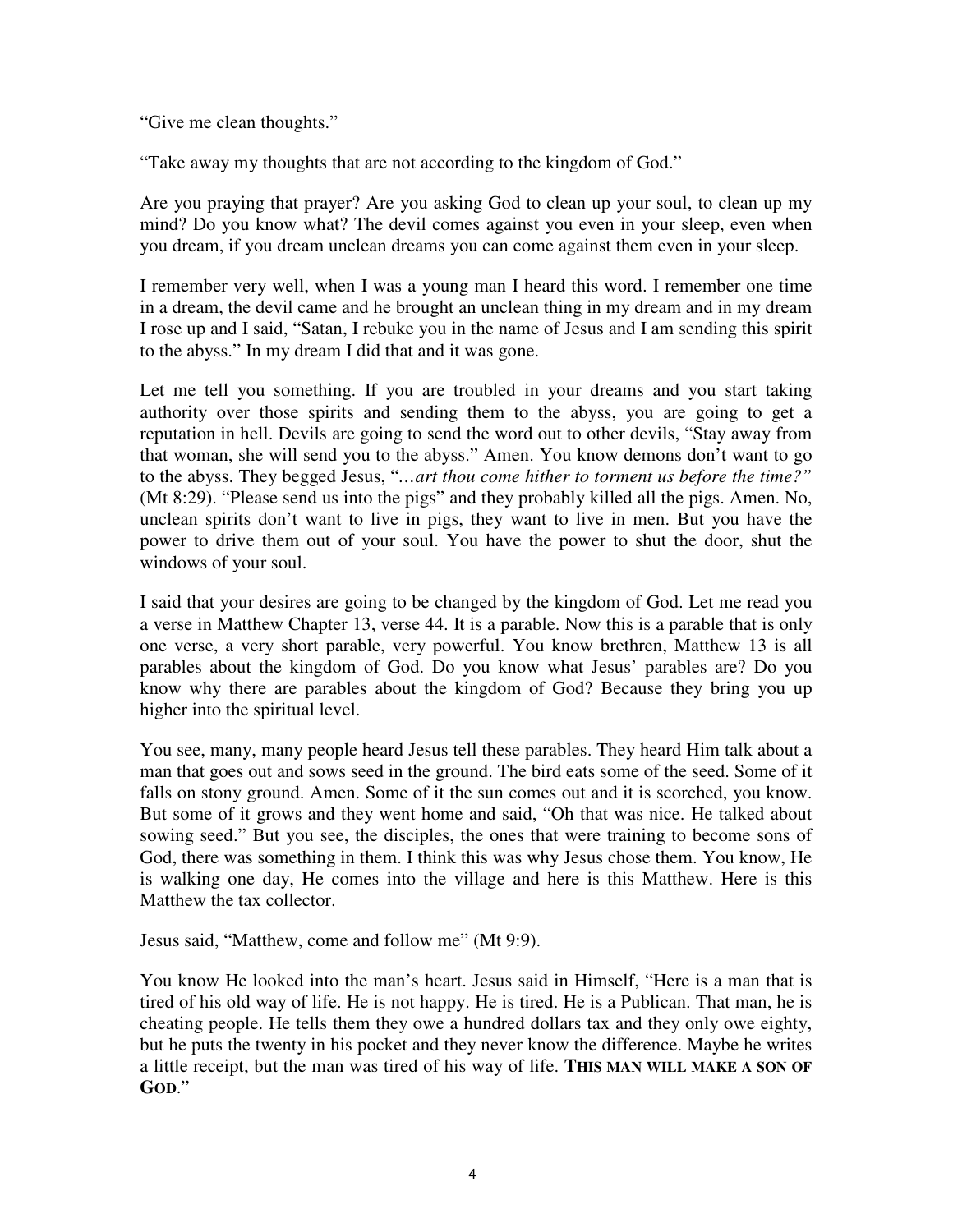So, here is the parable. Now kingdom of heaven and kingdom of God, it means the same thing. Let me ask you a question. When you hear the word heaven what do you think? When you hear heaven, what is heaven? Where is heaven? Come on, tell me, where is heaven?

Did you say, "Up there somewhere."

Well, let me ask you another question. Where is Jesus? Is He up there?

Translator: He says, "He is in my heart."

Brother Mark: Jesus is in your heart, but it is Jesus in heaven. Yes, He is in heaven, but when I ask a little child, "Where is Jesus?"

He says, "Jesus is in my heart."

So you see, a little child knows this, but now we get the idea that heaven is up there somewhere. Amen. So if Jesus is in here  $\bullet$  then heaven is in here. If Jesus is not in here heaven is somewhere else. So when He comes in my soul He brings His kingdom of heaven in me. Why do I want any other kingdom? Why do I want the kingdom of Ethiopia? Why do I want the kingdom of the United States of America? I don't want that kingdom. I don't want to be part of that kingdom. I wish I could have a passport that says "Kingdom of God".

## **PASSPORT**

**COUNTRY: KINGDOM OF GOD**  $\mathbf{ID}$  **#:**  $144,000 - 30$ **TITLE: SERVANT OF GOD**

But you see, we are still living where these other kingdoms are. You know, man has even made kingdoms of these churches.

"Kingdom of Pentecostal."

"Kingdom of Coptic."

"Kingdom of Roman Catholic."

Name some others for me. You know the names.

"Kingdom of whatever your name is."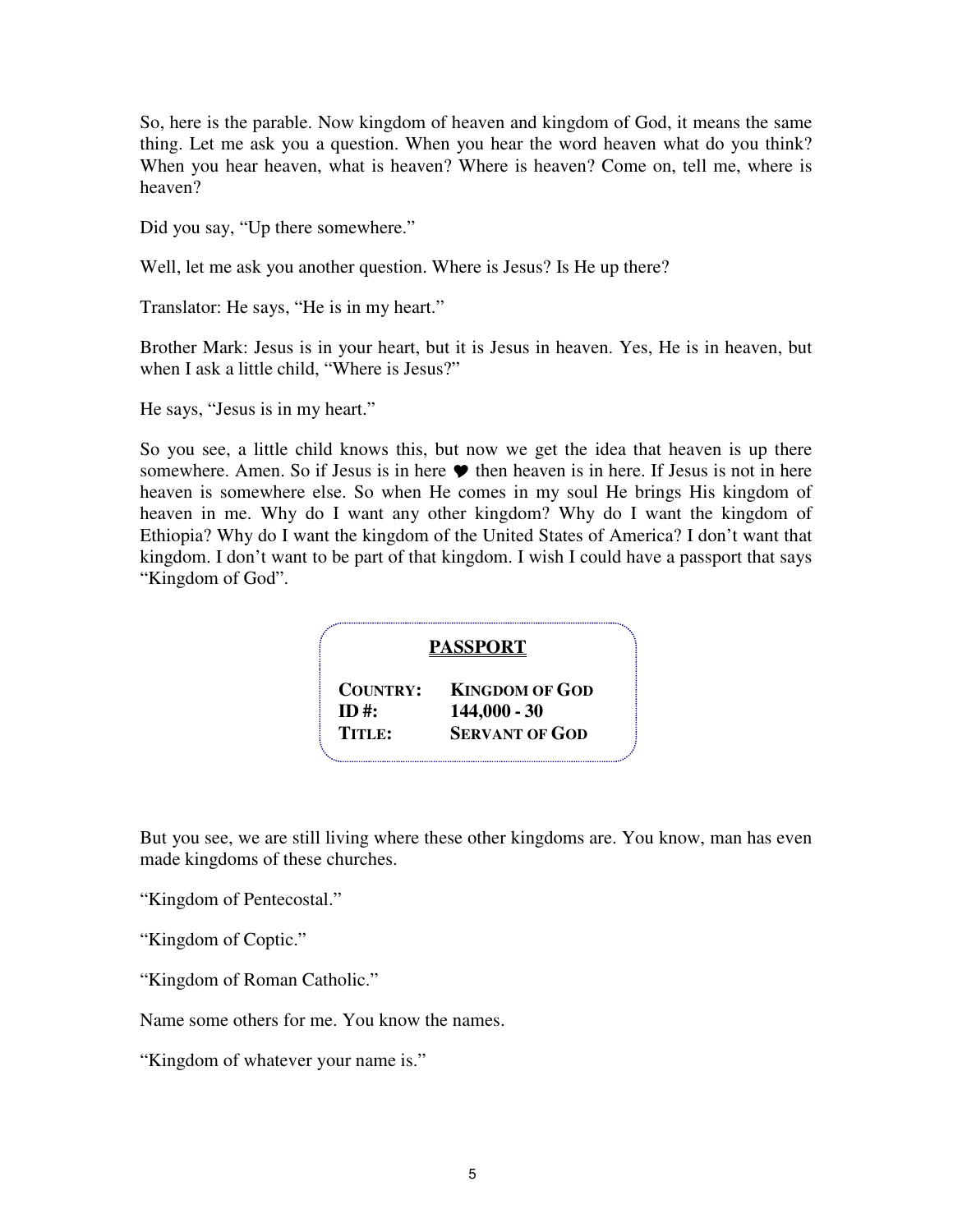No, no, no, it is not the organizations brethren, it is a kingdom that you cannot see. But sometimes a man sees it, not with these eyes, but he sees it when he hears the word and in his heart he desires that kingdom. We still need to read this verse.

Matthew 13:44 *"Again, the kingdom of heaven is like unto treasure hid in a field; the which when a man hath found, he hideth, and for joy thereof goeth and selleth all that he hath, and buyeth that field."* 

Why don't I read the next verse too, it is very short.

Vs. 45 *"Again, the kingdom of heaven is like unto a merchant man, seeking goodly* (beautiful, precious) *pearls:"* 

Vs. 46 *"Who, when he had found one pearl of great price, went and sold all that he had, and bought it."* 

Have you found the pearl? Did you find the treasure buried in the field? What do you call that pearl? What do you call it? What is its name? What do you think? Somebody said "Jesus". Yes. Not just a name, not just something I can write, not just a sticker that I can put on my house or my car.

You know, it's been a long time ago, back in the 1970's I went to a church and they had a thing going, a little sticker that said, "I found IT!" Amen.



A certain sister I knew, she said, "No. I'm not going to take that. Jesus is not IT. I found **HIM**!"

Hallelujah.

So some people when they see this, they say, "I'm going to have to sell everything that I have."

"I'm going to give everything. Everything else goes second place, my father and mother."

"Father, I cannot go into your old business, I have found something else. I have a job."

"I could climb the big ladder and go up to the top in my job."

I had a job like that. I had desires like that when I was young. I was thirty years old, I was going to come to the top, I was going to be the chief. One day I discovered that I cannot serve two masters, I'm going to have to sell the other and buy the one. I told Jesus that.

I said, "I want all of Your kingdom."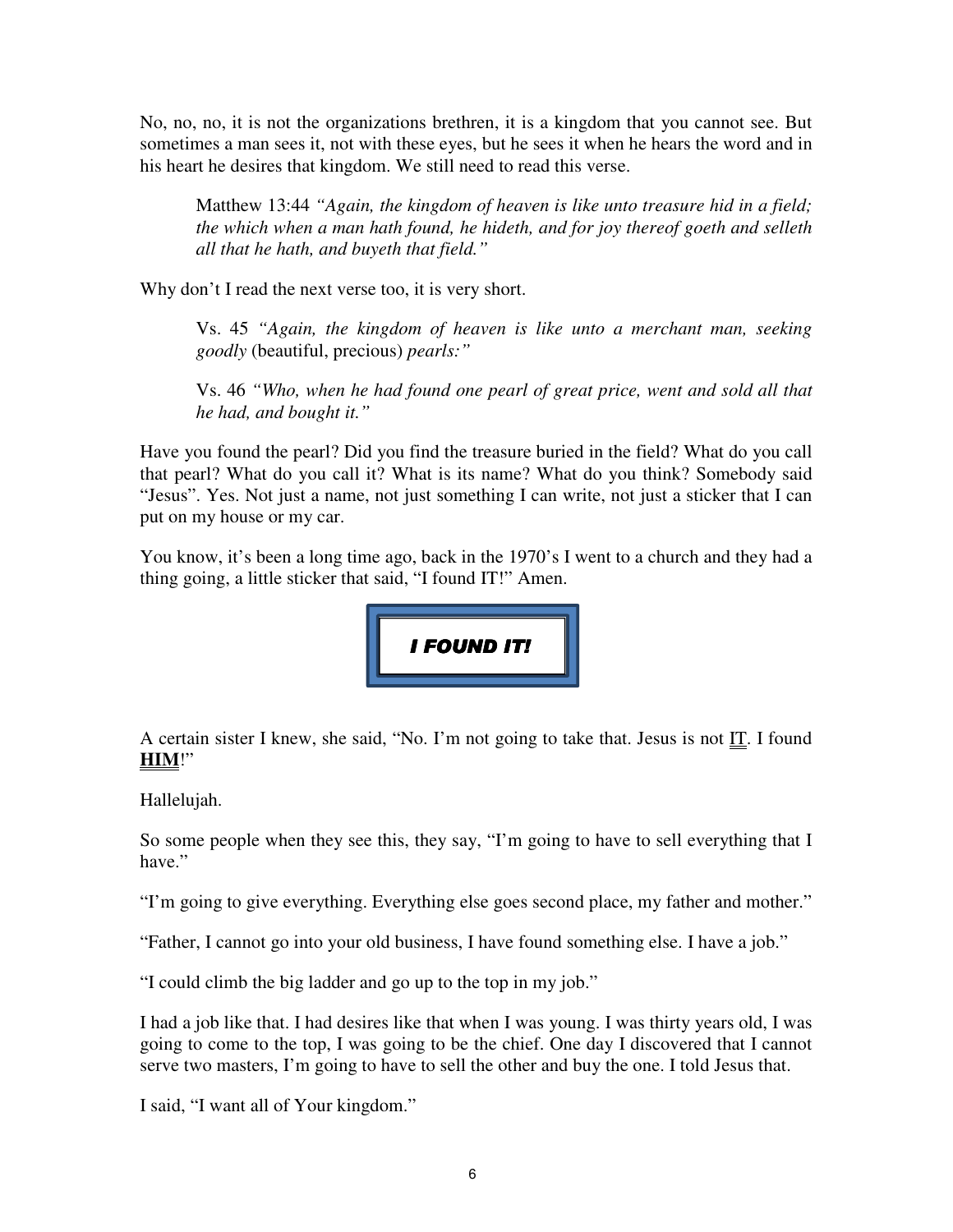Do you know what He began to do? He began to make my path narrower, narrower, narrower, narrower. All the other things that had nothing to do with the kingdom of God had to fall away. In other words, I had to sell **ALL**. I didn't do it all in a day. I didn't do it all in a year. I didn't do it all in five years, but in the course of twenty or thirty years I am getting rid of all of the other things in my life. I want the pearl. I want the treasure. I want Jesus. I want Him to control my mind, my desires, my will, my emotions. Amen.

You know, some people have very strong emotions. Some people get very angry. Some people are easily swept away.

"Oooh, I fell in love."

"But dear little sister, do you see the man that you fell in love with, the boy, there are things in his life that are going to be a problem for you. Do you see that? He is lazy. He doesn't like to work. Amen. He is not reliable. He doesn't keep his promises."

"Oooh, but I love him."

But come now, Jesus wants these things under His dominion.

Then there is people who have a problem with anger. Amen.

"Well, my daddy was like that."

"My grandfather we like that."

"It's my family."

Come now, even if it came from the family spirit, Jesus wants His nature to control you. He wants you to overcome. Did I say that we are also preaching overcoming? What are we going to overcome?

What are we going to overcome?

The Devil?

Sure, of course. But you know, the Devil didn't make you do everything that you do. Sometimes it is my flesh. My flesh rises up. Whether there is devil or no devil, my flesh rises up. So young men, you hear me. You are going to have to overcome your flesh. You are going to have to put it under the dominion of the kingdom of God. What are the three things we overcome? The world, the flesh and the devil (1Jo 2:16). The world presses on us.

"Oh, do this."

"Do that."

"Oh, everybody is doing this."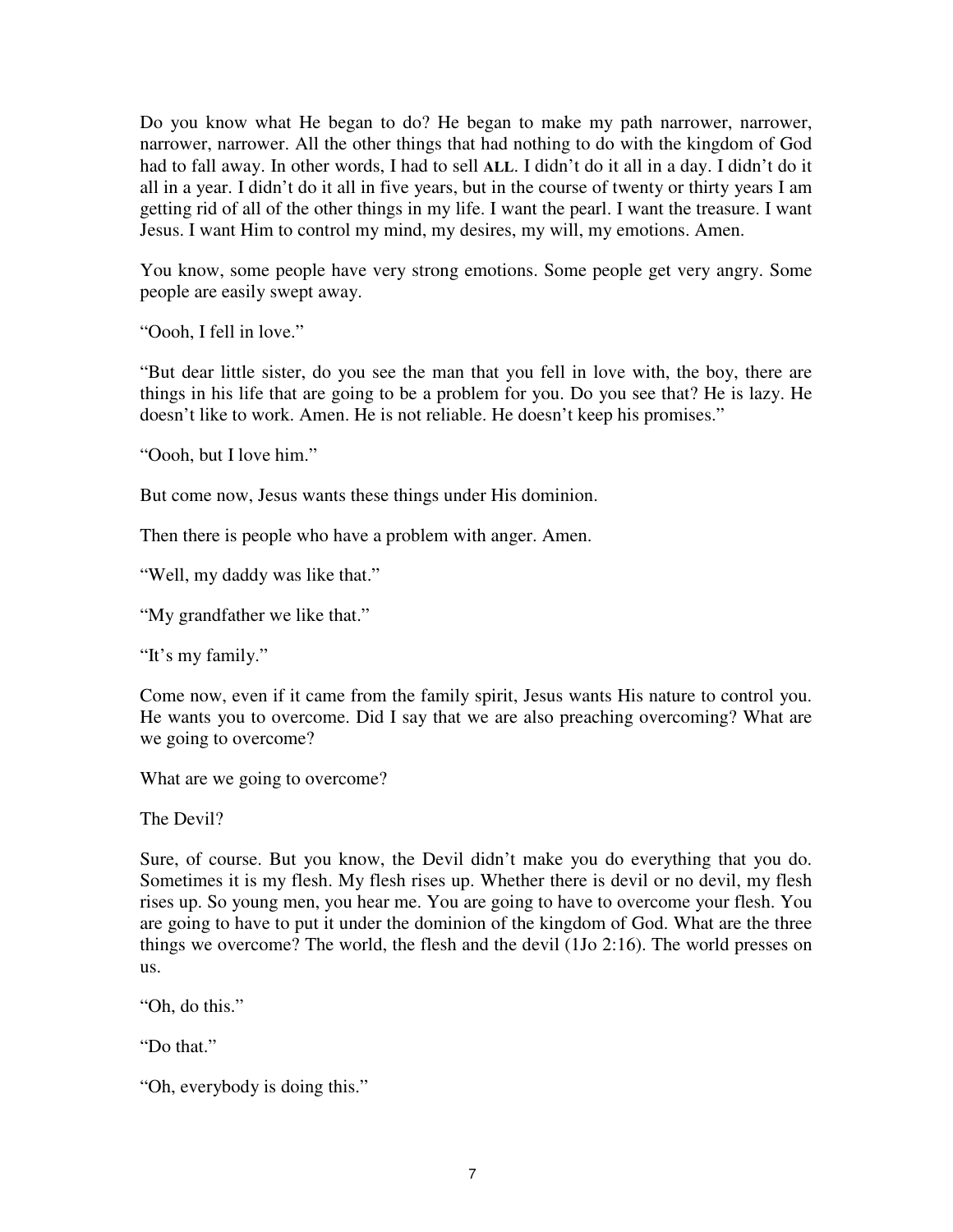"Everybody thinks this way."

"Come on, come on, you are living in the stone age."

"Come on, get with the Twenty-First Century."

On your calendar, are you in the Twenty-First Century now? We were here five years ago and it was your year 2000, wasn't it?

"Yes."

Okay, so you are in the Twenty-First Century. So are we. I don't know whose calendar is right, it doesn't matter. Jesus knows the right calendar. Amen. The Father knows when it is time to send Jesus back. Hallelujah.

So we are saying that the kingdom of God is like something that you find and you want it with all your heart, with all your soul, with all your mind and with all your strength. Isn't that how God said we should love Him in the Old Testament? (De 6:5). So it is not something new, is it?

Well, let's look at something else in Matthew Chapter 20. The disciples have been with Jesus now for at least three years. Three years! Three years! How many of you would like Jesus to stand here and be your teacher for three years? Every day? Every day you would have a chance to walk with Jesus, to listen to Him. Surely you would know all that He is trying to teach you, wouldn't you? And yet the disciples didn't understand. They saw that He had great power. They saw that He could raise the dead, heal the sick, open the blind eyes and they thought surely He has great authority. So they are thinking:

"Israel. Yes, the kingdom of Israel. Yes, we are going to have the natural kingdom nation again. "It is going to be like in the days of David and Jesus is the man. We'll put Him on the throne and He will be the king."

"Get rid of these Romans, yes get rid of these Russians. Or maybe get rid of these Communists and we will have the kingdom of God, and we have got the king to do it."

Maybe it's, "Get rid of these Americans."

Well, anyway, you see the kind of kingdoms they were thinking about. They wanted their national identity.

"And when we take control of Jerusalem we are going to take the rest of Israel and then we are going to take some other countries and we are going to take the world."

"Yes, we are going to take it by might."

So James and John (came and asked Jesus), "Can I sit on Your right hand and can I sit on Your left hand" (Mt 20:20).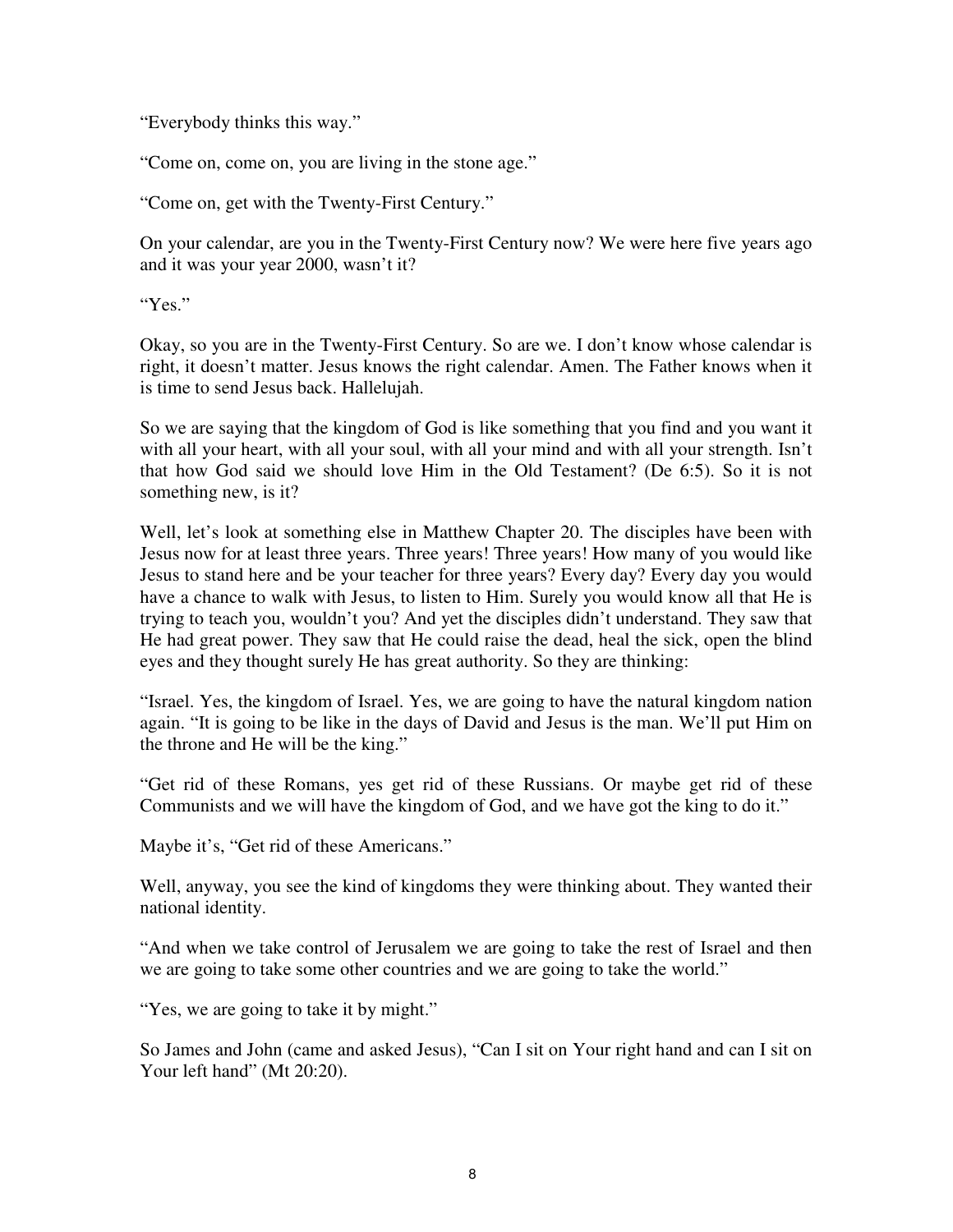Well, the mother is the one that initiated it. And what did Jesus say?

"You don't know what you are asking" (Vs 22).

"You really want to be on my right and my left in my kingdom? Are you going to drink of my cup?" (Vs 22).

Do you know what the cup was? The cup is persecution, tribulation, betrayal and martyrdom. Oh yes, you are going to lay your life down. Are you ready for the cup? How about my baptism in fire? How many of you enjoy fire? I don't enjoy fire. How many of you enjoy getting burnt on your hand? I don't like that. How would you like to have your whole body, your whole soul put into fire? No, it isn't going to be natural fire, but it is going to be very intense. Do you know why He is going to do that? Because He needs to burn out the flesh.

You see, our human nature is full of wood, hay and stubble. Put wood in the fire and what happens? It burns. Hay will burn; it burns quickly. So the human Adamic nature has to be changed into the nature of Jesus Christ which is gold, silver and precious stones. Isn't that what you want to bring to Jesus at the end of the day?

So Jesus said to them, "This is not the way of my kingdom; it is the ways of the Gentile kingdom."

Gentile means what, it means the world.

"In the Gentile world kingdoms they have their princes, they have the great ones that rule over the princes and these rule over the people down on the bottom."

It is a pyramid, a hierarchy structure of organization. And you know that structure works very well in the world. If you have a national world army, you put the Generals on the top and then the Colonels, Captains, Lieutenants, and down on the lower levels you have the soldiers. That system works well in this kind of army.

If you have a big corporation like Toyota or Ford or General Electric, you have the President on top, then you have all these Vice Presidents, then Supervisors, then all the workers.

And if you are going to role a nation, well let's say like Ethiopia or America, you have a hierarchy with the President on top, then you have the Ministers of Defense, Finance, Education and others who rule over the various departments.

Now this is what the disciples envisioned. They wanted to hold of these best positions, right hand and left hand. So you see, they had a wrong thinking about the kingdom of God. The sad thing about church history (and church history has brought us right up to today), is that the kingdom of religion has done the same thing. They put a man at the head and Jesus said, "No, no, I am the head and you all are equal."

Now there is another story in Luke.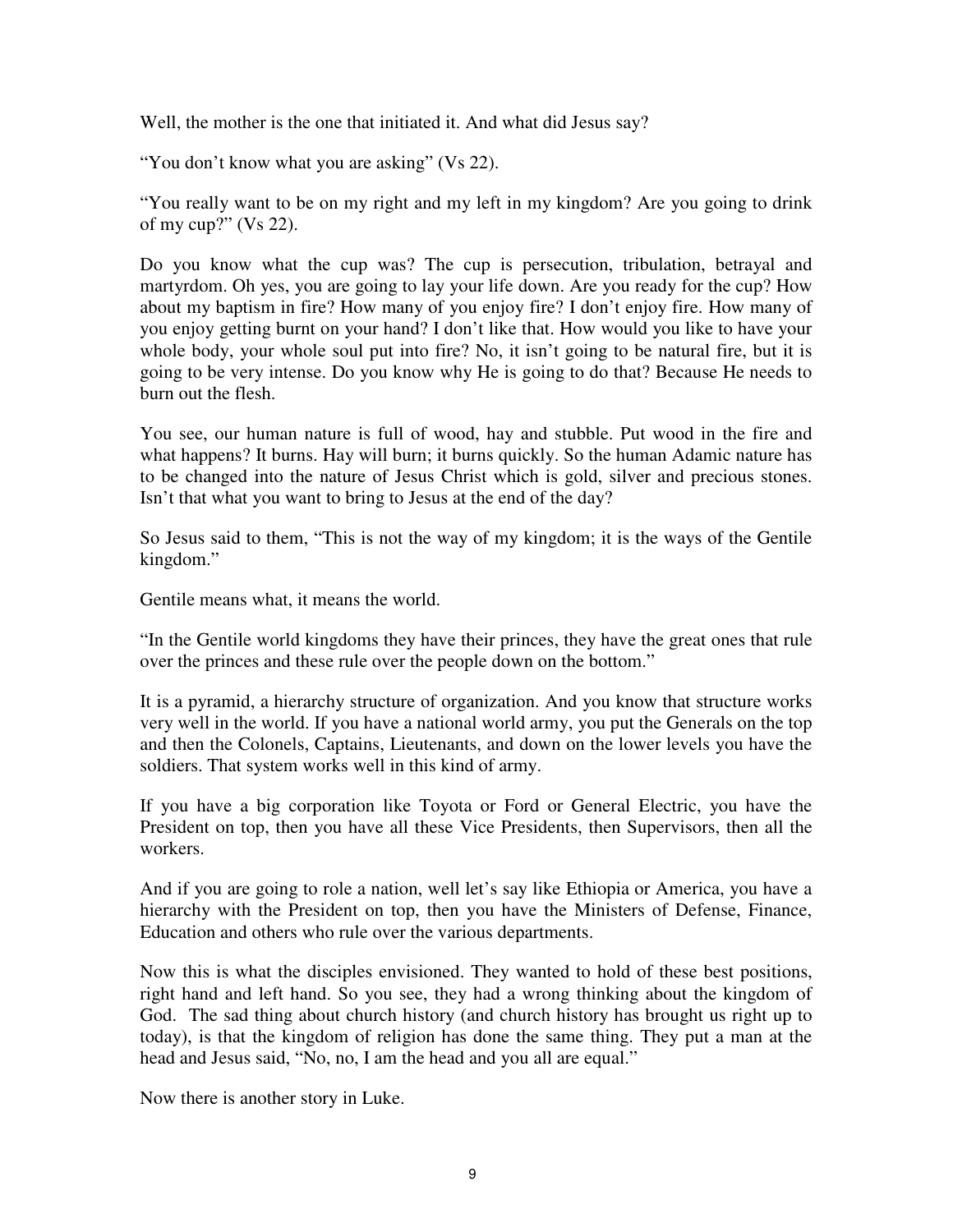Luke 17:20 *"And when he was demanded of the Pharisees, when the kingdom of*  God should come, he answered them and said, The kingdom of God cometh not *with observation:"* 

In other words, the kingdom of God is not something that you can see with your natural eyes.

It is not something that you can identify and say, "Well, we have the President, an organization, a headquarters, a building and such."

Or the modern church might even say, "Well we have a Pastor, we have our own nice place to gather, we have this and that and therefore we have the kingdom of God."

No, that doesn't make the kingdom of God.

You know, I don't know what it was like for you people back in the time of the Communists. Do you remember these days? How long ago was that when it ended? It came to an end about 1990 when that system fell, about 21 years ago.

Some of you don't remember that, do you? If you are under 20 years old you don't know what it was like for the Christians, but I know that those who wanted the kingdom of God still had it in their heart. Some of you brethren suffered and were persecuted greatly under that system

I went over to Russia to Ukraine and I heard the stories they told me. They didn't have a place to gather. They didn't have a pastor. They just had what Jesus said:

*"…Where two or three are gathered together in my name, there am I in the midst of them"* (Mt 18:20).

Do you know what? They had something better in those days than they have today. Now they gather together in big assemblies and they have no life in the spirit. They go through the ritual, sing the songs, Pastor reads the word, a board of Deacons, Assistant Pastors, but NO LIFE! NO LIFE! NO LIFE!

They can say, "I am Pentecostal", but when they were living under persecution they had life and they had spiritual ears that heard the Spirit of God.

The Spirit of God said, "We are going to meet over in this little side street. We will go gather in this little house. Today you will gather in the forest."

They had to hear from God. Do you hear what I am saying? I'm telling you brethren, tribulation is coming in Ethiopia and the whole world. What are you going to have when the government tells you that you cannot gather like this, when they put your leaders in prison? Are you still going to have the kingdom of God in you?

In the next verse Jesus says: